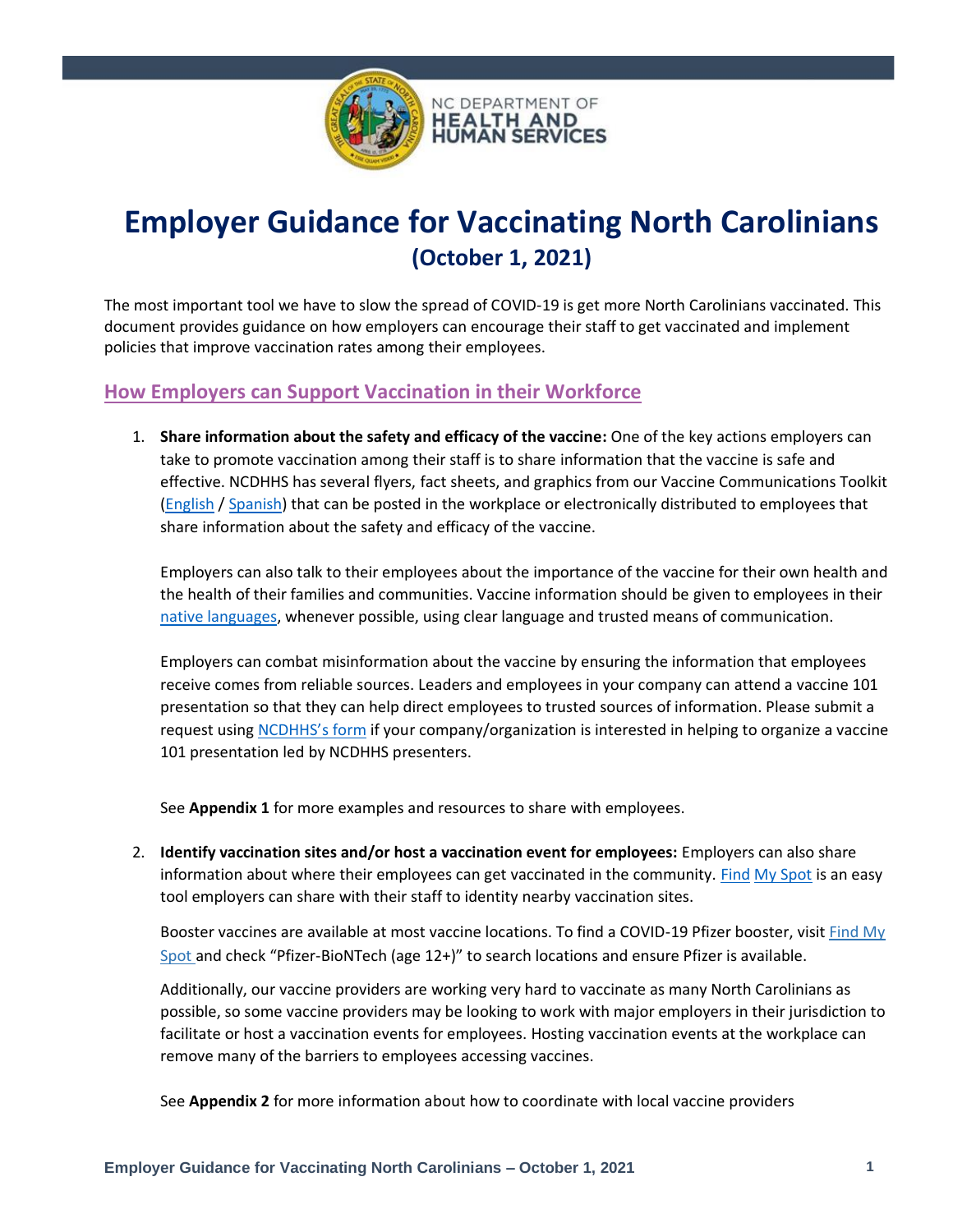3. **Consider what type of vaccination model would work best for the organization and the employees.**  There are several ways that employers can help their employees get vaccinated. Below are potential vaccination models that employers can discuss with their local vaccine provider(s) to determine what model will work best for their staff and local context.

#### **MODELS TO VACCINATE WORKERS**

| <b>Employer most involved</b>                                                                                           |                                                                                                                                                                                                                                         | <b>Employer least involved</b>                                                                                                                                                                                                                                                 |                                                                                                                                                                                                                           |                                                                                                 |
|-------------------------------------------------------------------------------------------------------------------------|-----------------------------------------------------------------------------------------------------------------------------------------------------------------------------------------------------------------------------------------|--------------------------------------------------------------------------------------------------------------------------------------------------------------------------------------------------------------------------------------------------------------------------------|---------------------------------------------------------------------------------------------------------------------------------------------------------------------------------------------------------------------------|-------------------------------------------------------------------------------------------------|
| <b>Employers with</b><br><b>Occupational Health</b>                                                                     | <b>Employers Host Onsite</b><br><b>Vaccine Event</b>                                                                                                                                                                                    | <b>Vaccine Provider Hosts</b><br><b>Special Vaccine Event</b><br>(e.g., "Teacher Day")                                                                                                                                                                                         | <b>Employer Assists</b><br><b>Employees</b>                                                                                                                                                                               | <b>Employee Independently</b><br><b>Vaccinated</b>                                              |
| Employers with<br>occupational health are<br>enrolled in CVMS and<br>allocated vaccine to<br>vaccinate their employees. | Employer partners with<br>local vaccine provider for<br>on-site vaccine event.<br>Employer can support<br>vaccinations by helping<br>employees locate their<br>vaccination record, filling<br>appointment slots.<br>supporting staffing | Employer partners with<br>local vaccine provider who<br>hosts special event at their<br>clinic or other community<br>location. Employer can<br>support vaccinations by<br>helping employees locate<br>vaccination record, filling<br>appointment slots,<br>supporting staffing | Employer shares<br>information with employees.<br>assists employees with<br>identifying vaccination<br>record and a vaccination<br>location; employer provides<br>or connects employees with<br>transportation resources. | An employee seeks<br>vaccination independently<br>of their employer at any<br>enrolled provider |

#### **4. Offer reminders and assistance to your employees to get vaccinated.**

- a. **Transportation** If vaccinations are not available at the work site, providing transportation resources to employees can decrease barriers to accessing vaccines. Employers can assist with transportation for employees in the following ways:
	- i. Employers can offer employees transportation to and from vaccine sites.
	- ii. Employers can also share information about local transit authorities that can assist people needing transportation to a vaccination site. Local transit agencies are receiving \$2.5 million in funds to help pay for rides for individuals who need transportation assistance to receive the COVID-19 vaccine. People who need transportation assistance to a COVID-19 vaccine should reach out to their local transit agency (a list of local transit agencies can be found at the [NC DOT website\)](https://www.ncdot.gov/divisions/public-transit/Documents/NC_public_transit.pdf).
- **b. Leave** Offer paid time off or sick leave to allow employees to get vaccinated, or to take their children to get vaccinated, and if they have temporary reactions after the vaccine (e.g. fatigue, headache, fever) that makes it hard to work for 24-48 hours after a vaccination. Consider a staggered schedule to avoid multiple employees experiencing temporary reactions at the same time.
- **c. Assistance in scheduling** Help with the registration process or on-line scheduling (access to Wi-Fi, assistance with translation) to help employees make appointments for vaccinations.
- 5. **Set clear workplace policies that promote vaccinations:** As many employees return to the workplace, it is important to establish vaccination policies that will protect workers and consumers. NCDHHS strongly recommends the following workplace policies to help slow the spread of COVID-19:
	- 1. Require employees to report their vaccination status.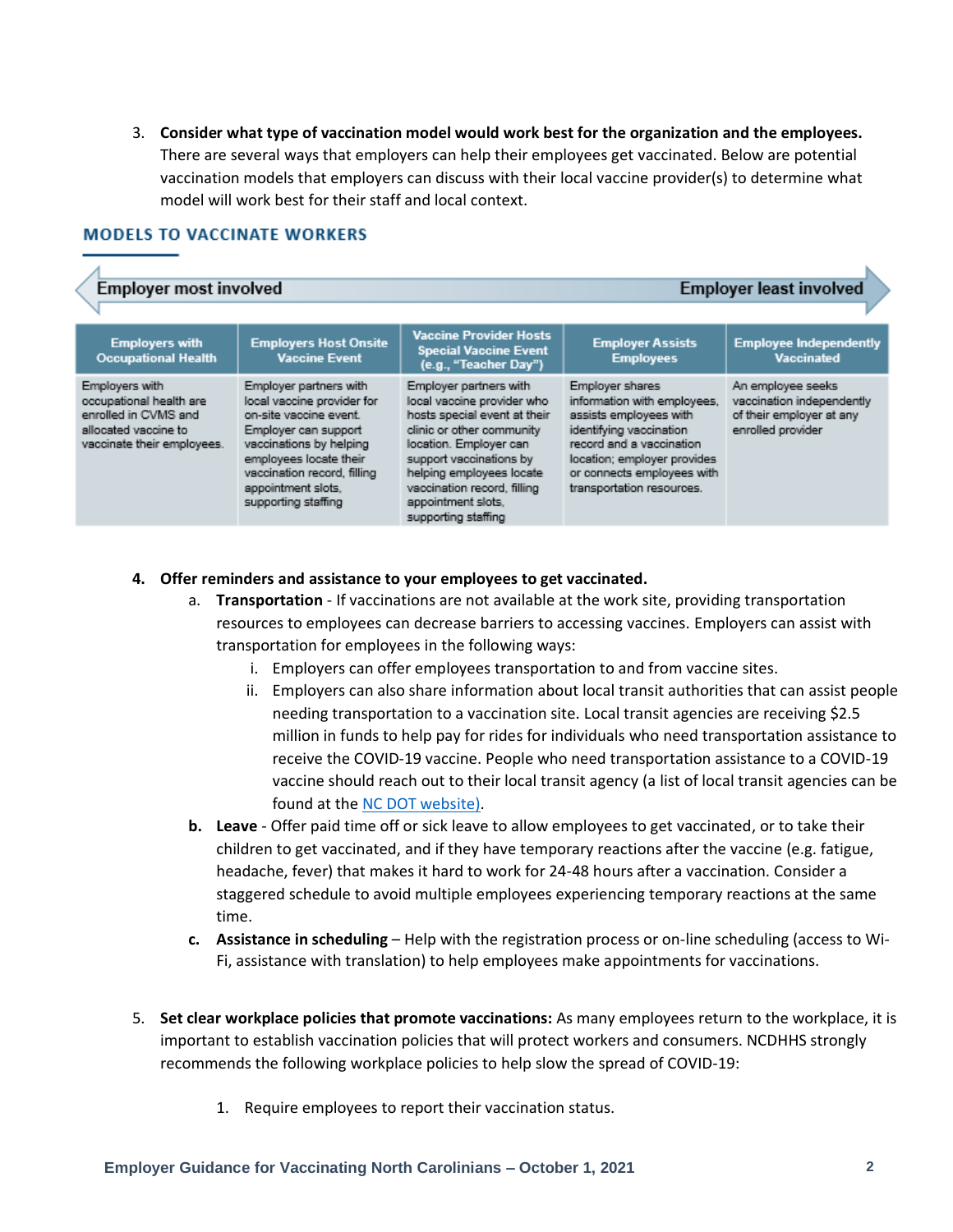- a. Employers may legally require their employees to be vaccinated or report their COVID-19 vaccination status.
- 2. Require employees who are unvaccinated or who do not report their vaccination status to participate in regular screening/testing programs.

Additionally, employers may consider offering incentives to employees like gift cards to help encourage individuals to get vaccinated.

For more information about implementing this policy and different forms of proof of vaccination, please see **Appendix 3**.

- 6. **Keep employees updated on latest treatment options:** While vaccines provide the best protection, treatment options such as monoclonal antibodies are available for people who have been exposed to COVID-19 or have had symptoms of COVID-19 for 10 days or less. If taken early, monoclonal antibodies can reduce the risk of severe disease, hospitalization, and death. Visit the [Monoclonal Antibodies for](https://covid19.ncdhhs.gov/treatment#where-can-i-find-more-information)  [Treatment of COVID-19](https://covid19.ncdhhs.gov/treatment#where-can-i-find-more-information) page to learn more about monoclonal antibodies and resources to share.
- 7. **Share new information about booster shots:** The FDA and CDC have authorized and recommended "booster" vaccine shots that strengthen and extend protections against severe illness from COVID-19. There is an ample supply of boosters across the state. For now, boosters are only available for those that have had the Pfizer vaccine, but more information will be coming soon about Moderna and Johnson & Johnson.

Employees can get the booster if it has been 6 months since their second Pfizer shot and at least one of the following is true:

- o You are 65 or older
- o You are 18 or older and:
	- o You live or work in a nursing home or other long-term care facility.
	- $\circ$  You have a medical condition that puts you at high risk for severe illness, such as obesity, asthma, heart disease, high blood pressure, or diabetes.
	- $\circ$  You work in a high-risk profession, meaning you come into contact with a lot of people, and you don't know their vaccination status, for example, health care workers, first responders, teachers, food processing workers, retail and restaurant workers, and public transportation workers.
	- $\circ$  You live or work in a place where many people live together, for example, homeless shelters, correctional facilities, migrant farm housing, dormitories or other group living settings in colleges or universities.

These are just examples and not meant to be a complete list. If employees have questions about whether they fall into one of these groups, encourage them to speak to a doctor, pharmacist, or nurse. Employees can self-attest that they are in one of these groups; proof is not needed.

For more information, visit [NCDHHS COVID-19 Booster Website.](https://covid19.ncdhhs.gov/vaccines/covid-19-vaccine-additional-doses-and-boosters)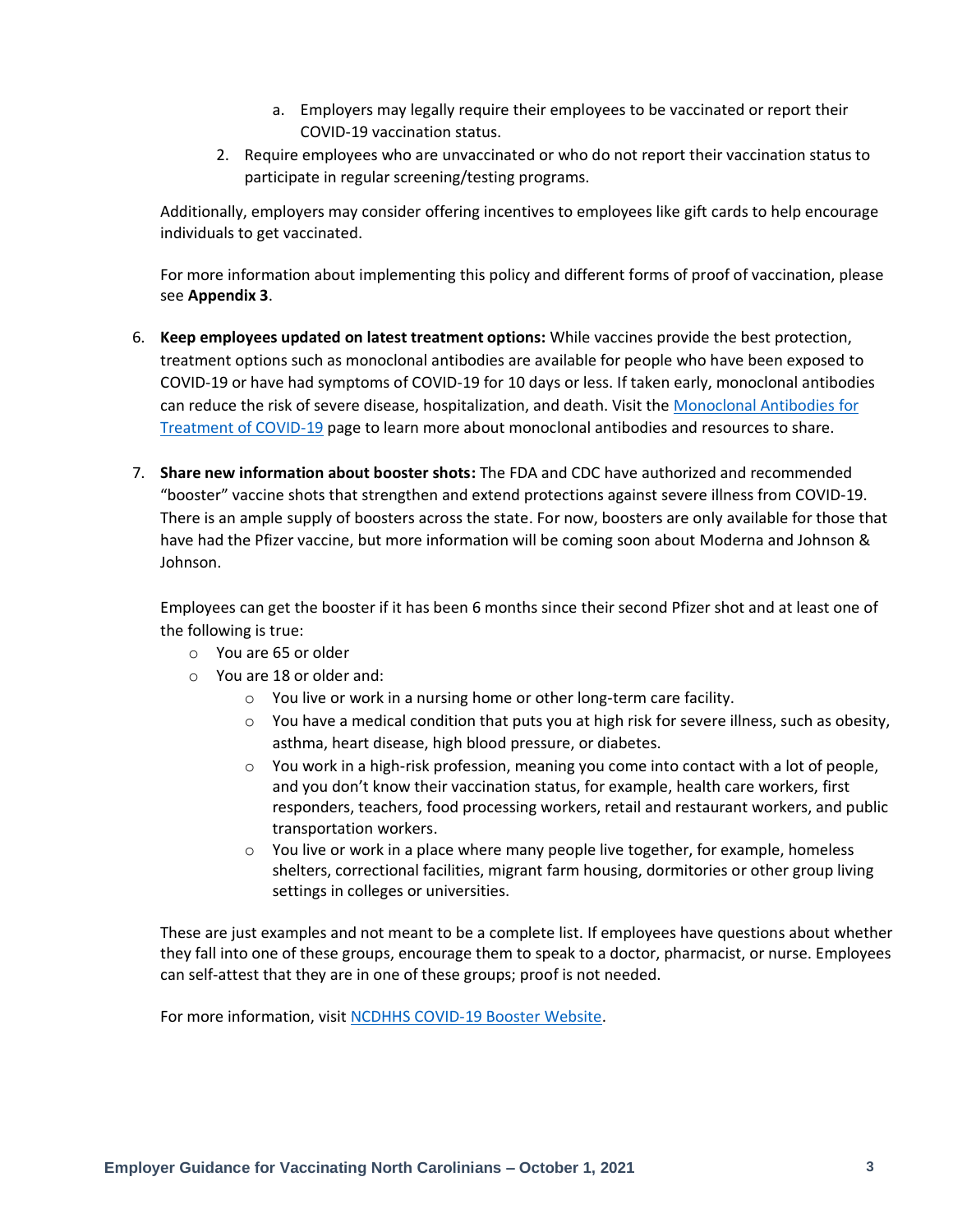### **SUMMARY OF ROLES & RESPONSIBILITIES**

#### • **Employers**

- o Encourage eligible employees to get the booster shot
- o Initiate employee outreach steps (see Appendix 1 for more examples)
	- $\Box$  Share information about the safety and efficacy of the vaccine
	- $\Box$  Talk to employees about protecting their own health and the health of their families and community
	- $\Box$  Prevent the spread of misinformation by sharing resources from trusted sources
- $\circ$  Share information about where to find vaccination sites and take steps to coordinate with local vaccine providers (see details in **Appendix 2**) and consider what vaccination model would work best for your situation
- $\circ$  Offer assistance and resources to help your employees get vaccinated
- o Establish workplace policies that encourage vaccinations
- o Share the most up-to-date COVID-19 treatment options

#### • **Employees**

- $\circ$  Talk to your organization's leadership about how they are planning to vaccinate staff
- $\circ$  Use onlin[e tools](https://myspot.nc.gov/map-view) to contact your local vaccine provider to get an appointment
- o NC COVID-19 Vaccine Help Center: 1-877-490-6642. It's a free call.
- o [Find My Spot:](https://myspot.nc.gov/map-view) Easy to use online tool to help individuals find their spot to get a vaccination in NC, including vaccine provider locations and contact information. North Carolinians enter their ZIP code or current location to find nearby vaccine providers. The Find a Vaccine Location tool will be updated regularly with the latest available data. Users should contact vaccine providers directly to confirm availability and schedule appointments.

#### • **Vaccine Providers**

 $\circ$  Reach out to employers in your community to develop partnerships and identify which model to implement.

## **Appendix 1. Informational Resources and Templates Employee Communication**

#### **Share information and resources with your employees on how they can find their spot to take their shot.**

- [Find My Spot:](https://myspot.nc.gov/map-view) Easy to use online tool to help individuals find their spot to get a vaccination in NC, including vaccine provider locations and contact information. North Carolinians enter their ZIP code or current location to find nearby vaccine providers. The Find a Vaccine Location tool will be updated regularly with the latest available data. Users should contact vaccine providers directly to confirm availability and schedule appointments.
- NC COVID-19 Vaccine Help Center: 1-877-490-6642. It's a free call.

Potential ways to educate your employees about the COVID-19 vaccine:

- Send employee letters, text messages or email blasts (see template responses at the end of the document below)
- Schedule meetings with team members that share a common native language to learn about the vaccine plan
- Display posters and other printed materials in places where most workers frequent

#### **Employer Guidance for Vaccinating North Carolinians – October 1, 2021 4**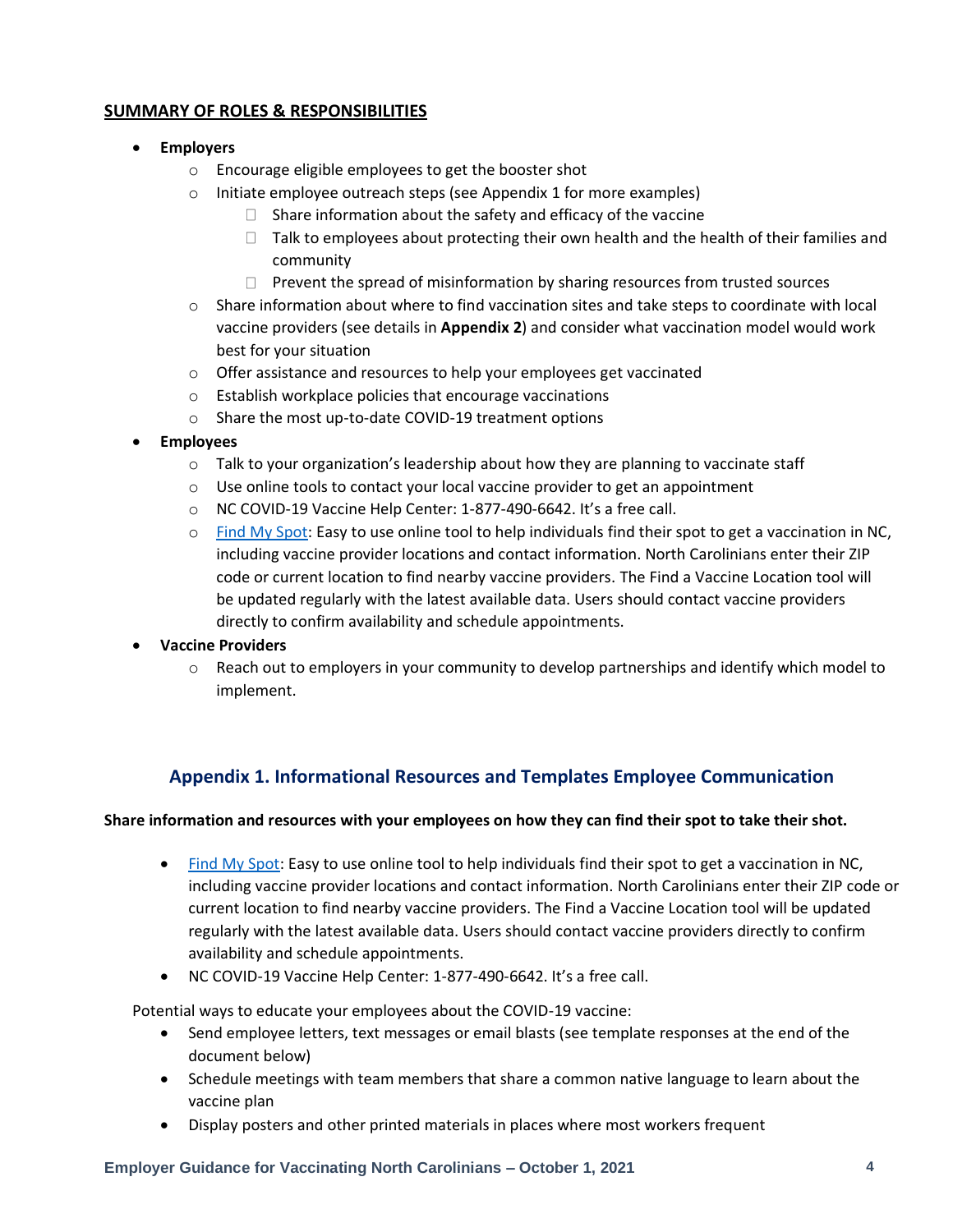- Post vaccine information on your company's social media or worksite television monitors
- Partner with trusted community leaders to promote getting your vaccine when it's your turn

Additional resources to share with your employees about the COVID-19 vaccine:

- NCDHHS COVID-19 vaccination [Website](https://covid19.ncdhhs.gov/vaccines)
- Flyers, fact sheets, social graphics from our Vaccine Communications Toolkit [\(English](https://covid19.ncdhhs.gov/vaccines/covid-19-vaccine-communications-toolkit) [/ Spanish\)](https://covid19.ncdhhs.gov/vaccines/covid-19-vaccine-communications-toolkit#fact-sheets)
- Frequently Asked Questions [\(English](https://files.nc.gov/covid/documents/COVID-19-Vaccine-Update.pdf) / [Spanish\)](https://covid19.ncdhhs.gov/vaccines/frequently-asked-questions/preguntas-frecuentes)
- Presentation COVID-Vaccination 101 [\(English](https://files.nc.gov/covid/documents/COVID19-Vaccine-101-Deck-Final.pdf) [/ Spanish\)](https://files.nc.gov/covid/documents/vaccines/Presentacion-Vacunacion-COVID-19.pdf)
- PSA Videos on COVID-19 Vaccine [\(YouTube\)](https://www.youtube.com/playlist?list=PLUadR7S9ykdnCrnT-x-2vnc0qZU7JsGit)
- CDC's COVID-19 Vaccine [Website](https://www.cdc.gov/vaccines/covid-19/index.html)

#### **Template Email to Employees:**

Dear <NAME>,

**COVID-19 vaccines are now widely available in North Carolina. We strongly recommend that you get the vaccine.** For your information, we have included some more information about the safety and effectiveness of the COVID-19 vaccinations that are currently available in the US:

- Scientists had a head start. The vaccines were built upon years of work to develop vaccines for similar viruses.
- The vaccines are tested, safe and effective. Vaccines were found to help prevent COVID-19 and are effective in preventing hospitalization and death, with no serious safety concerns noted in the clinical trials.
- You cannot get COVID-19 from the vaccine. You may have temporary reactions like a sore arm, headache, or feeling tired and achy for a day or two after receiving the vaccine.
- Take your shot at no cost. The COVID-19 vaccine is available for free, whether or not you have insurance.

Vaccines are being offered at **<insert name of hospital/health system, local health department, community health center that is an enrolled vaccine provider>. Here are your next steps for getting vaccinated:**

*[Work with your local vaccine provider to determine which of the following options are available to your employees]:*

- Go to <insert website> and call one of the local vaccine providers on the list; OR
- Respond to this message indicating your interest in being vaccinated against COVID-19. The COVID-19 vaccination team will contact you about when and where you can get vaccinated; OR
- Schedule a vaccination appointment by calling <insert phone number>; OR
- Schedule a vaccination appointment by taking the following steps in your electronic chart <insert instructions>; OR
- Attend walk-in hours at the following times and locations: <insert information>
	- o *Note: Plan ahead and be careful when using this option due to the potential for crowded vaccination events or prolonged wait time for elderly patients*

Thank you for your consideration. Please contact  $\leq$ insert contact person>> with questions or concerns.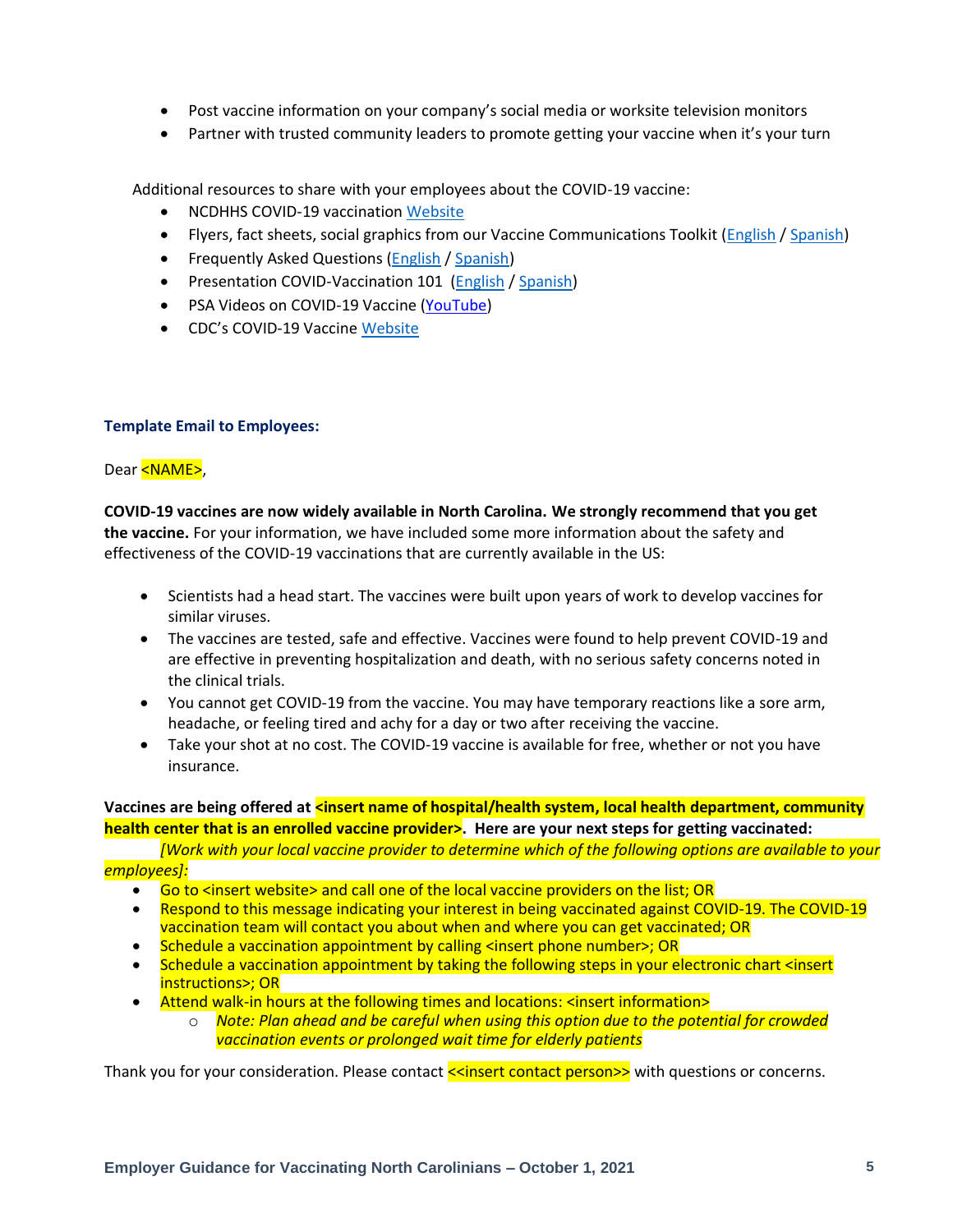## **Appendix 2. Steps to Coordinate with Local Providers**

Employers that are working with vaccine provider(s) in their area to implement models 1 or 2 may be able to take the following additional steps. **Before taking any of these steps below, talk to your vaccine provider(s) about what this will look like in your community.**

| <b>Coordinate with Vaccine Providers</b>                                        |                                                                                                                                                                                                                                                                                                                                                                                                                                                                                                                                                                                                                                                                                                                                                                                                                                                                                                                                                                                        |  |  |
|---------------------------------------------------------------------------------|----------------------------------------------------------------------------------------------------------------------------------------------------------------------------------------------------------------------------------------------------------------------------------------------------------------------------------------------------------------------------------------------------------------------------------------------------------------------------------------------------------------------------------------------------------------------------------------------------------------------------------------------------------------------------------------------------------------------------------------------------------------------------------------------------------------------------------------------------------------------------------------------------------------------------------------------------------------------------------------|--|--|
| Notify employees of reserved<br>appointments and help<br>schedule when possible | If your local vaccine provider is able to set aside appointments<br>$\bullet$<br>specifically for your employees, work with them to fill those slots<br>by:<br>Alerting employees of times/dates of appointments/events<br>$\circ$<br>that are available to them and how they can sign up<br>Providing assistance for registration process or on-line<br>$\circ$<br>scheduling (access to Wi-Fi, assistance with translation,<br>email set-up)<br>Sending reminders to staff about upcoming vaccine<br>$\circ$<br>events<br>NOTE: When helping to schedule appointments, consider that you may<br>need to stagger employees on different days                                                                                                                                                                                                                                                                                                                                          |  |  |
| Provide transportation for<br>employees to vaccination<br>events                | Offer employees transportation to and from vaccine sites<br>$\bullet$<br>Share information about local transit authorities that can assist<br>$\bullet$<br>people needing transportation to a vaccination site<br>o People who need transportation assistance to a COVID-19<br>vaccine should reach out to their local transit agency (a list of<br>local transit agencies can be found at the NC<br>DOT website).                                                                                                                                                                                                                                                                                                                                                                                                                                                                                                                                                                     |  |  |
| Organize vaccine event<br>logistics                                             | Work with your local vaccine provider to determine whether a<br>٠<br>vaccine event for your employees is the right model for vaccinating<br>your staff. If so, you can help identify a facility that has basic<br>amenities or features, such as:<br>Running water, electricity, heat/air conditioning<br>$\circ$<br>Toilet and handwashing facilities<br>$\circ$<br>Reliable cell phone service<br>$\circ$<br>Wireless internet (this is particularly important for vaccine<br>$\circ$<br>providers to be able to register people in CVMS and do data<br>entry)<br>Tables and chairs<br>$\circ$<br>Basic beverage and food provision for vaccinators and<br>$\circ$<br>volunteers<br>Heavy-duty tents for shelter (if outdoor)<br>$\circ$<br>ADA accessibility<br>$\circ$<br>Consider using your facilities or office spaces<br>Consider partnering with organizations (e.g., faith organizations,<br>$\bullet$<br>community centers) that have available space for vaccine<br>events |  |  |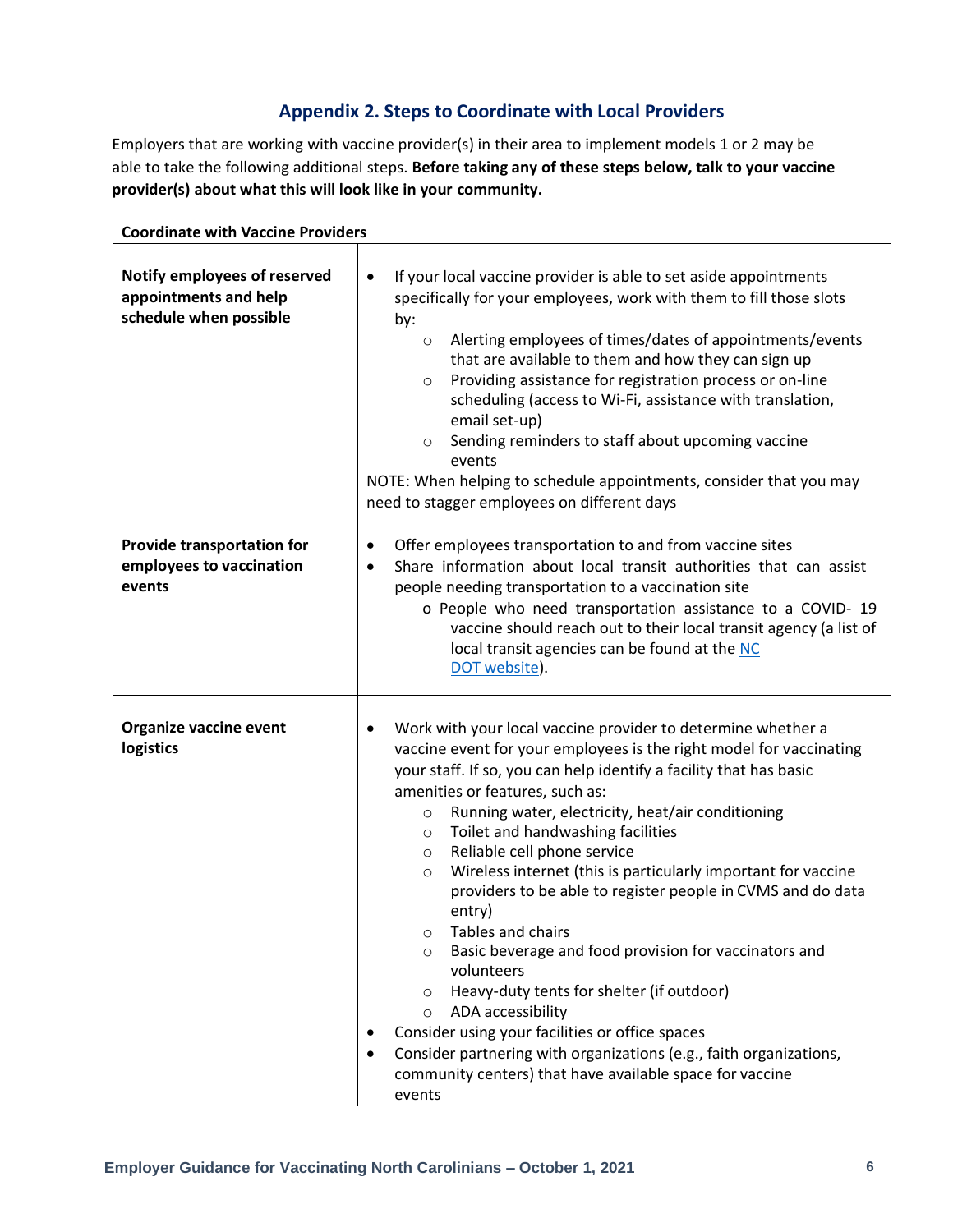| <b>Support vaccination event</b><br>staffing | Work with your local vaccine provider to determine whether a<br>vaccine event is the right model for your staff. If so, you can<br>support vaccine events for your employees (e.g., offering<br>volunteers who can support check-in and check-out,<br>parking/traffic control).<br>Identify volunteers who can support with the following types of<br>tasks at a vaccine event:<br>Scheduling vaccine appointments for your event<br>$\circ$<br>Calling and confirming appointments<br>$\circ$<br>Greeting, temperature checks, symptom screening<br>$\circ$<br>Parking and traffic control<br>$\circ$<br>Check-in table and confirmation of appointment<br>$\circ$<br>Check-out and second dose scheduling<br>$\circ$<br>Interpreters<br>$\circ$<br>Please note: In most cases, vaccine providers (NOT community<br>organizations) should plan to staff the following components of<br>vaccine events: registration in CVMS, vaccine storage and handling,<br>vaccine administration, post-vaccination monitoring, and data entry.<br>Vaccine providers may also guide/support other<br>activities as needed. |
|----------------------------------------------|----------------------------------------------------------------------------------------------------------------------------------------------------------------------------------------------------------------------------------------------------------------------------------------------------------------------------------------------------------------------------------------------------------------------------------------------------------------------------------------------------------------------------------------------------------------------------------------------------------------------------------------------------------------------------------------------------------------------------------------------------------------------------------------------------------------------------------------------------------------------------------------------------------------------------------------------------------------------------------------------------------------------------------------------------------------------------------------------------------------|